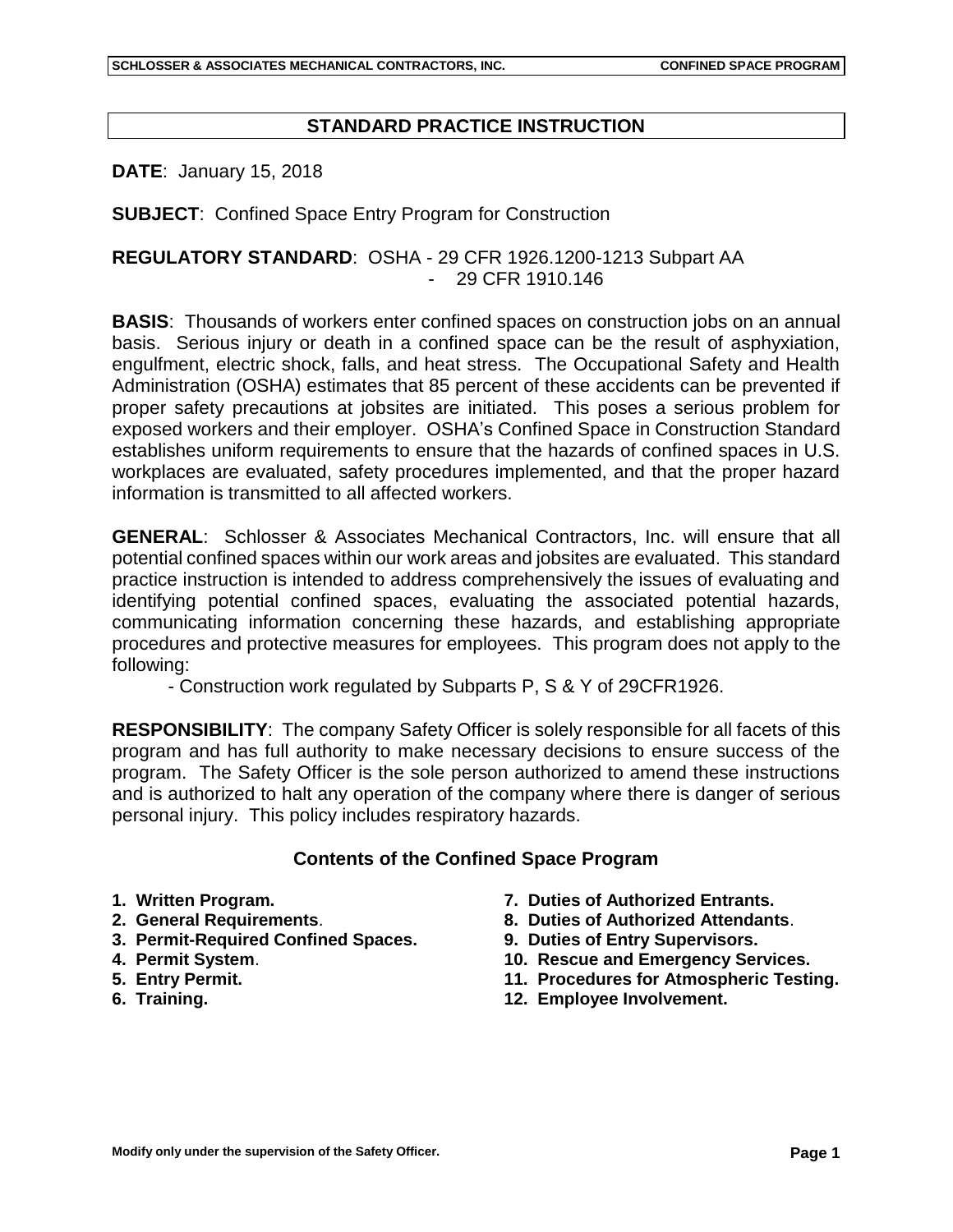# **Schlosser & Associates Mechanical Contractors, Inc. Confined Space Entry Program**

**1. Written program.** Schlosser & Associates Mechanical Contractors, Inc. will review and evaluate this standard practice instruction on an annual basis, or when changes occur to 29 CFR 1926 Subpart AA, that prompt revision of this document, or when company operational changes occur that require a revision of this document. Additionally, this company will review the permit-required confined space program, using the canceled permits retained within 1 year after each entry and revise the program as necessary, to ensure that employees participating in entry operations are protected from permit space hazards.

**2. General requirements**. Schlosser & Associates Mechanical Contractors, Inc. will establish confined space operational procedures through the use of this document.

2.1 After a jobsite evaluation, spaces that meet the following criteria will be designated as a confined space:

2.1.1 It is large enough and so configured that an employee can bodily enter and perform assigned work.

2.1.2 Has limited or restricted means for entry or exit (for example, tanks, vessels, silos, storage bins, hoppers, vaults, and pits are spaces that may have limited means of entry.)

2.1.3 Is not designed for continuous employee occupancy.

2.1.4 Contains or has a potential to contain a hazardous atmosphere.

2.1.5 Has an internal configuration such that an entrant could be trapped or asphyxiated by inwardly converging walls or by a floor which slopes downward and tapers to a smaller cross-section.

2.1.6 Contains any other recognized serious safety or health hazard.

2.3 Confined Space Identification.

2.3.1 Permit-required confined spaces. Those spaces meeting the criteria delineated in this section and having a known potential to contain hazardous atmospheres will be designated as permit-required confined spaces. All spaces shall be considered permit-required confined spaces until the preentry procedures demonstrate otherwise. This employer shall inform exposed employees, by posting danger signs, conducting awareness training, or by any other equally effective means, of the existence and location of and the danger posed by the permit confined spaces. A sign reading "DANGER PERMIT REQUIRED CONFINED SPACE, DO NOT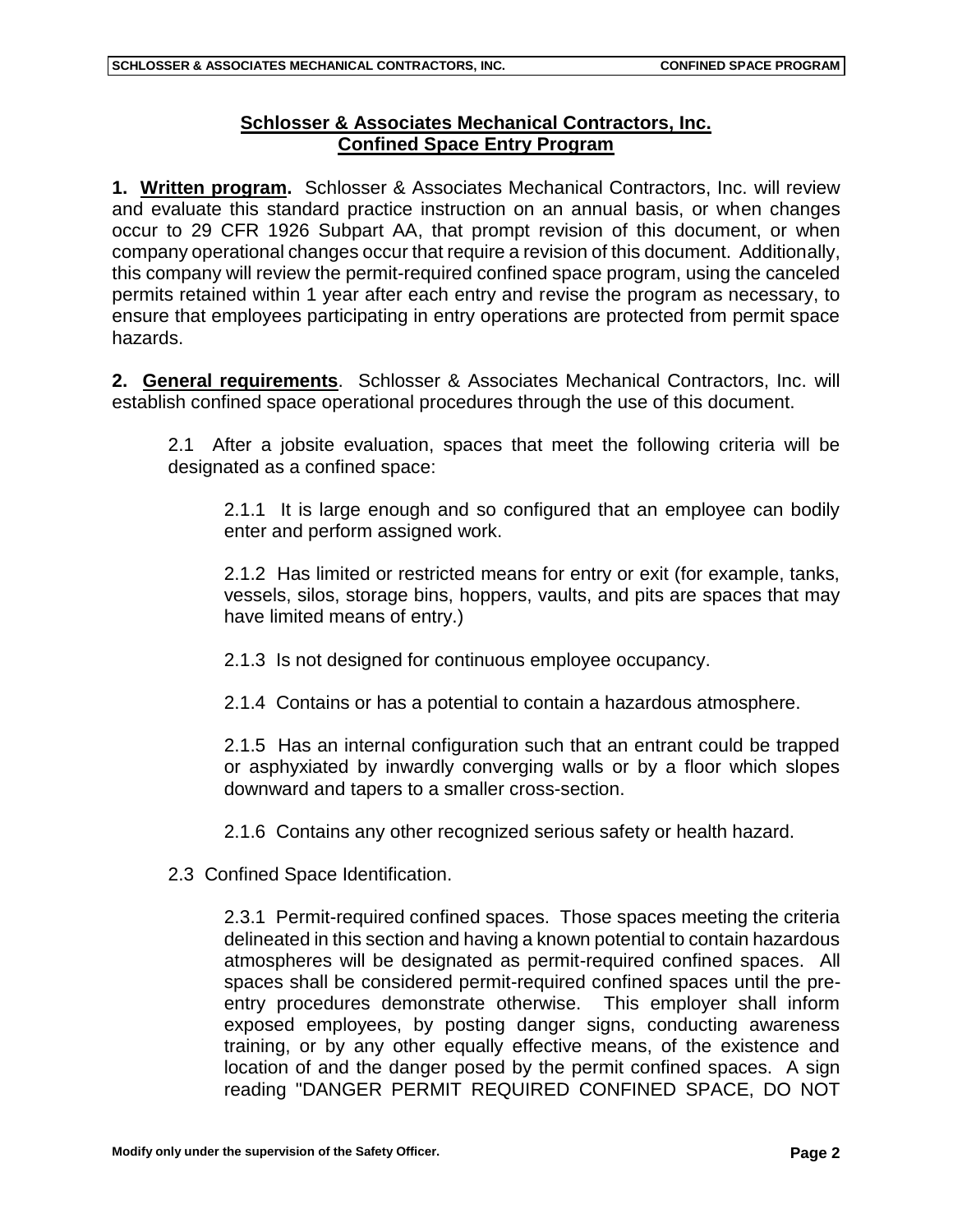ENTER" or similar language will be used to satisfy the requirement for a sign. Also, all controlling contractors and/or subcontractors will also be made aware of the spaces and hazards.

2.3.2 Non-permit confined spaces. Those spaces meeting the criteria delineated in this section that do not contain or, with respect to atmospheric hazards, have the potential to contain any hazard capable of causing death or serious physical harm will be designated as non-permit confined spaces.

2.4 If Schlosser & Associates Mechanical Contractors, Inc. decides that only specific employees will enter permitted spaces, this employer shall take effective measures to prevent non-trained employees from entering the permit-required confined spaces.

2.5 For employees that are required to perform work in permit-required confined spaces. This employer shall implement the permit-required confined space entry program as delineated within this instruction. This written program will be available for inspection by employees, their authorized representatives, and authorized government inspectors.

2.6 Non-permit required confined spaces. Non-permit required confined spaces will be designated where the atmosphere and safety conditions can be controlled. Confined spaces may be entered without the need for a written permit or attendant provided that: 1. The space is determined not to be a permit- required confined space. 2. The space can be maintained in a safe condition for entry by mechanical ventilation alone. All spaces shall be considered permit-required confined spaces until the pre-entry procedures demonstrate otherwise. This company will ensure that any employee required or permitted to pre-check or enter a confined space shall have successfully completed the training as required by this instruction. A written copy of operating and rescue procedures as required by this instruction shall be at the work site for the duration of the job. A site specific Confined Space Pre-Entry Check List must be completed by the entry supervisor before entry into a confined space. This list will verify completion of the items required to verify safe entry. This check list shall be kept at the job site for the duration of the job. If circumstances dictate an interruption in the work, the permit-required confined space must be re-evaluated and a new check list must be completed. Assuming the conditions set forth in the paragraphs listed below can be met, the following elements of the permit required confined space program need not be complied with if: (see 2.7.1 - 2.7.3)

- (1) Permit required confined space program
- (2) Permit system
- (3) Entry permit
- (4) Duties of authorized entrants
- (5) Duties of attendants
- (6) Duties of entry supervisors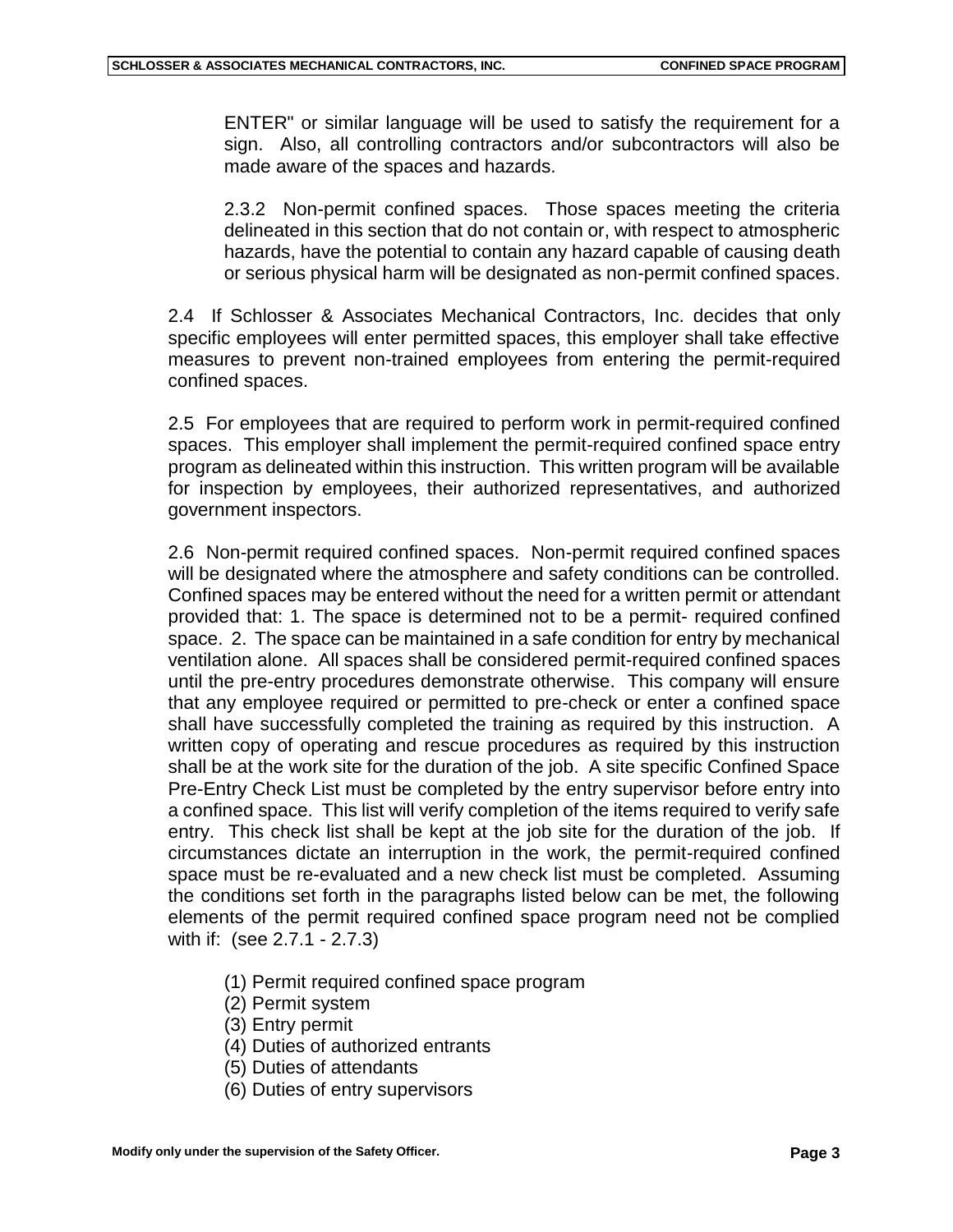(7) Rescue and emergency services

2.7.1 It can be demonstrated that the only hazard posed by the permitted space is an actual or potentially hazardous atmosphere.

2.7.2 It can be demonstrated that continuous forced air ventilation alone is sufficient to maintain the space safe for entry.

2.7.3 Monitoring and inspection data supports the demonstrations required by paragraphs 2.7.1 and 2.7.2.

2.8 If an initial entry of the permit space is necessary to obtain monitoring and inspection data. Worst case will be assumed and the full provisions of permitrequired confined space entry procedures will be implemented.

2.9 Entry can be performed by company personnel, once determinations and supporting data required by paragraphs 2.7.1, 2.7.2, and 2.7.3 are documented, and are made available to each employee who enters the permit space.

2.10 Reclassification of a permit space after all hazards within the space have been eliminated. The following requirements apply to entry into permit spaces that meet the conditions set forth in paragraphs 2.7.1, 2.7.2, and 2.7.3. No company personnel will enter the confined space unless:

2.10.1 Conditions making it unsafe to remove an entrance cover are eliminated before the cover is removed.

2.10.2 The opening at entrance covers are guarded by a railing, temporary cover, or other temporary barrier that will prevent accidental fall-through and will protect each employee working in the space from foreign objects entering the space.

2.10.3 The internal atmosphere has been tested, with a calibrated directreading instrument, for the following conditions in the order given:

| (1) Oxygen content. (19.5% - 23.5%) |  | <b>OSHA Mandated</b> |
|-------------------------------------|--|----------------------|
|-------------------------------------|--|----------------------|

(2) Flammable gases and vapors. OSHA Mandated

(3) Potential toxic air contaminants. OSHA Mandated

(4) Airborne combustible dusts Site Specific

2.11 There may be no hazardous atmosphere within the space whenever any employee is inside the space.

2.12 Continuous forced air ventilation shall be used, as follows:

2.12.1 No employee may enter the space until testing confirms that the forced air ventilation has eliminated any hazardous atmosphere.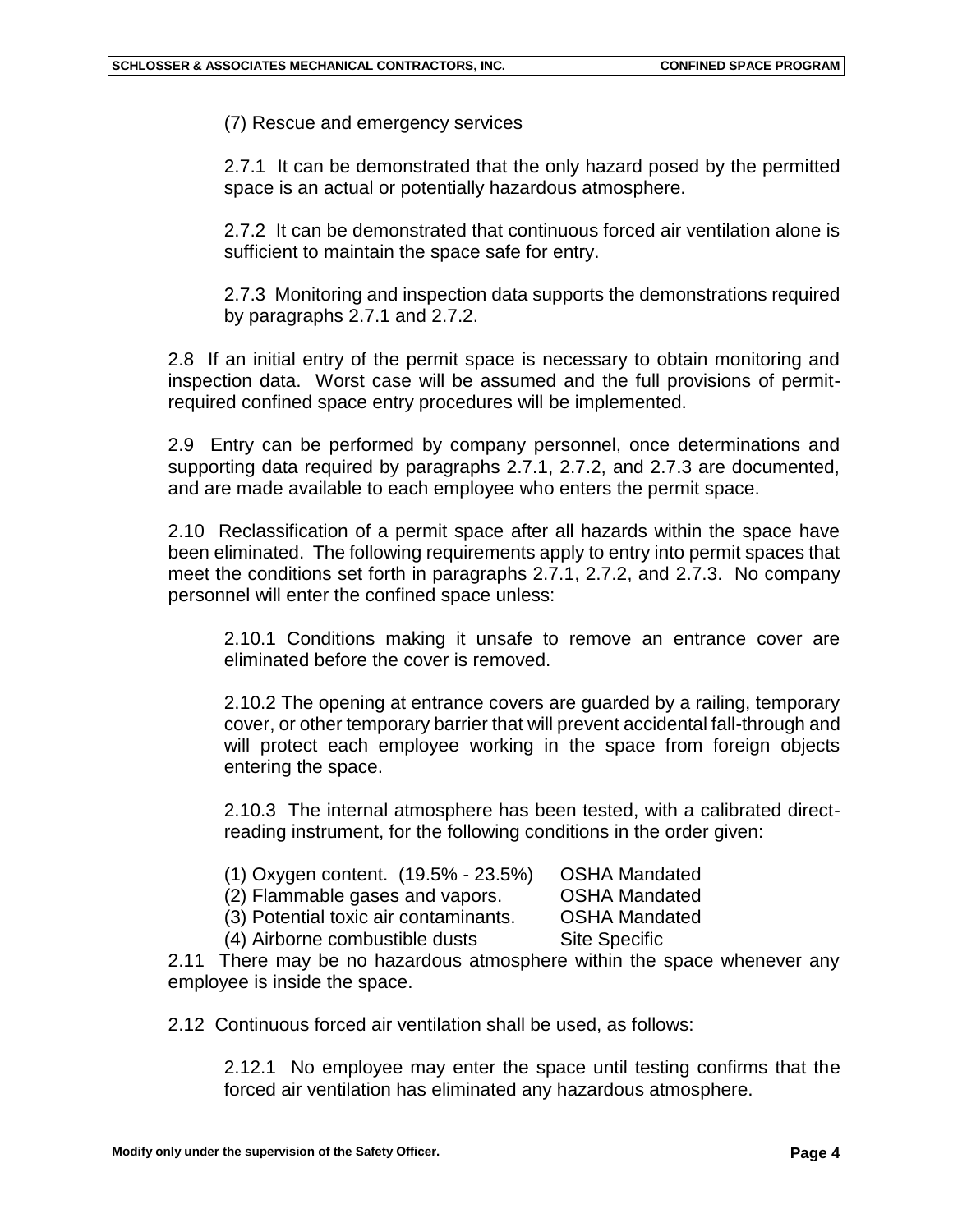2.12.2 The forced air ventilation shall be so directed as to ventilate the immediate areas where an employee is or will be present within the space and shall continue until all employees have left the space.

2.12.3 The air supply for the forced air ventilation shall be from a clean source and may not increase the hazards in the space.

2.12.4 The atmosphere within the space shall be periodically tested as necessary to ensure that the continuous forced air ventilation is preventing the accumulation of a hazardous atmosphere.

2.12.5 If a hazardous atmosphere is detected during entry:

(1) All employees will evacuate.

(2) The space shall be evaluated to determine how the hazardous atmosphere developed.

(3) Measures shall be implemented to protect employees from the hazardous atmosphere before any subsequent entry takes place.

2.13 Permit Required Confined Space Certification. This employer shall verify that the space is safe for entry and that the measures required by a written certification permit meeting the criteria in 29 CFR 1910.146 are accomplished. This written certification will contain as a minimum; the date, the location of the space, and the signature of the person providing the certification. The certification shall be made before entry and shall be made available to each employee entering the space.

2.14 Non-Permit Required Confined Space Certification. When there are changes in the use or configuration of a non-permit confined space that might increase the hazards to entrants, this employer shall reevaluate that space and, if necessary, reclassify it as a permit-required confined space.

2.15 Permit to Non-Permit Reclassification. A space classified by this employer as a permit-required confined space will be reclassified as a non-permit confined space under the following conditions:

2.15.1 If the permit space poses no actual or potential atmospheric hazards and if all hazards within the space are eliminated without entry into the space, the permit space may be reclassified as a non-permit confined space for as long as the non-atmospheric hazards remain eliminated.

2.15.2 If it is necessary to enter the permit space to eliminate hazards, such entry shall be performed under the assumption that a hazard exists. If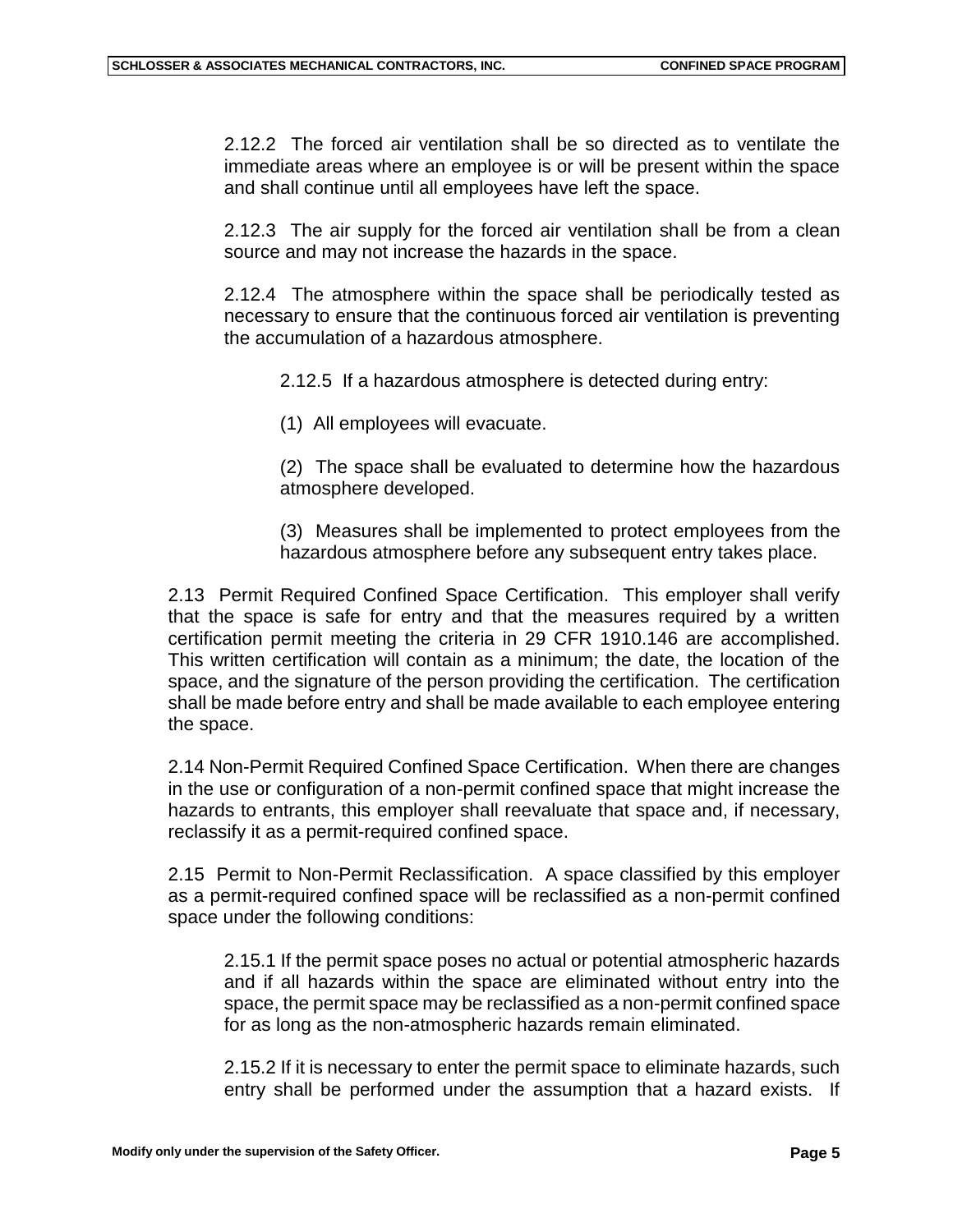testing and inspection during that entry demonstrate that the hazards within the permit space have been eliminated, the permit space may be reclassified as a non-permit confined space for as long as the hazards remain eliminated.

Note: Control of atmospheric hazards through forced air ventilation alone does not constitute elimination of the hazards. Periodic monitoring will be conducted to ensure forced air ventilation maintains a safe worker environment for reclassification to a nonpermit confined space.

> 2.15.3 Schlosser & Associates Mechanical Contractors, Inc. shall document the basis for determining that all hazards in a permit space have been eliminated, through a certification that contains as a minimum; the date, the location of the space, and the signature of the person making the determination. The certification shall be made available to each employee entering the space.

> 2.15.4 If hazards arise within a permit space that has been declassified to a non-permit space, each employee in the space shall immediately exit the space and notify their supervisor. This employer shall then reevaluate the space and determine whether it must be reclassified as a permit space, in accordance with other applicable provisions of this instruction.

2.16 Company Responsibilities Regarding Contractor Operations in Permitted Confined Spaces. When this employer arranges to have employees of another employer (contractor) perform work that involves permit space entry, this employer shall:

2.16.1 Inform the contractor and/or controlling contractor that the workplace contains permit spaces and that permit space entry is allowed only through compliance with the company permit space program meeting the requirements of this instruction.

2.16.2 Apprise the contractor of the elements, including the hazards identified and the host employer's experience with the space, that make the space in question a permit space;

2.16.3 Apprise the contractor of any precautions or procedures that the company has implemented for the protection of employees in or near permit spaces where contractor personnel will be working.

2.16.4 Coordinate entry operations with the contractor, when both company personnel and contractor personnel will be working in or near permit spaces.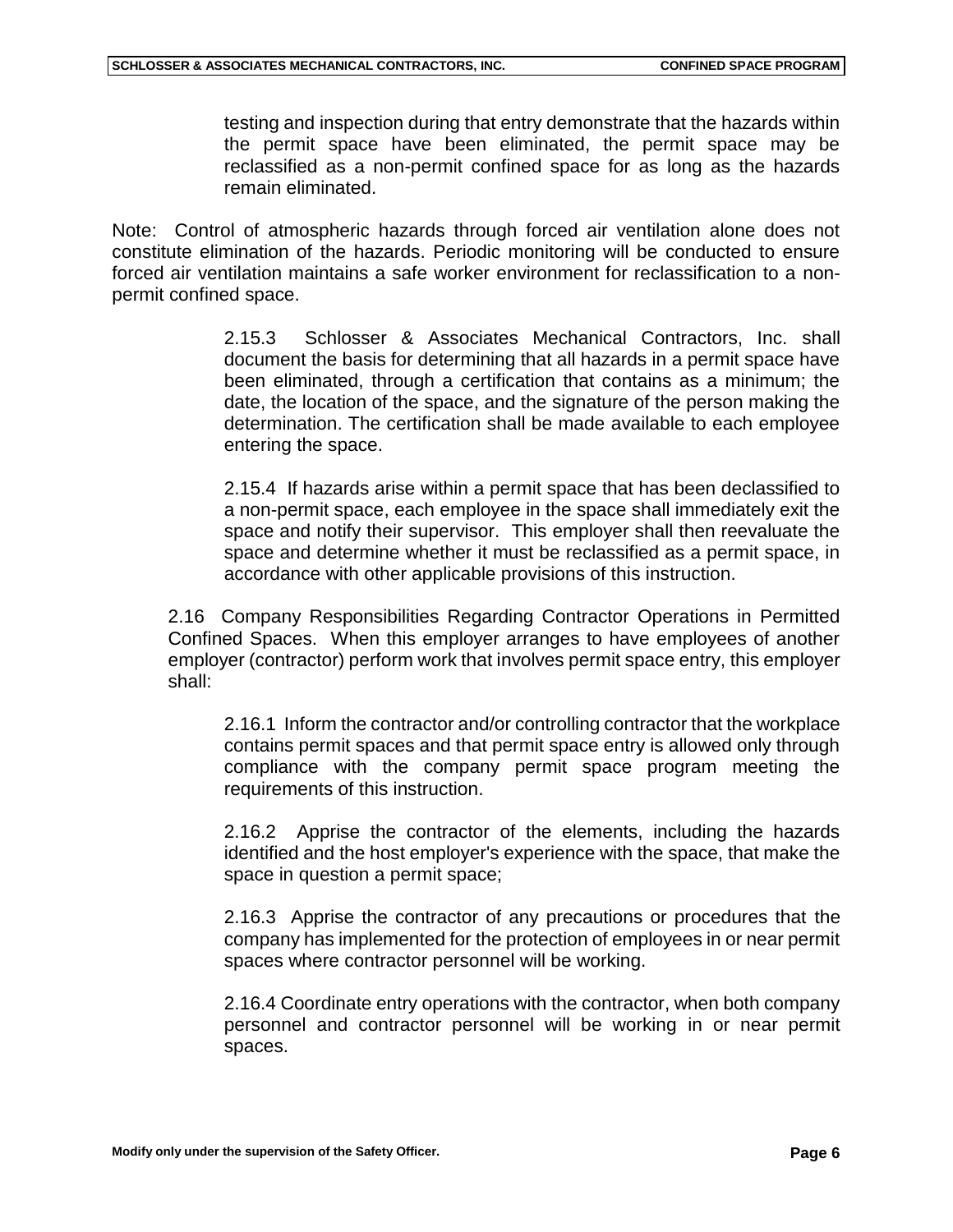2.16.5 Debrief the contractor at the conclusion of the entry operation regarding the company permit space program, and any hazards confronted or created in the concerned permit spaces during entry operations.

2.17 Contractor Responsibilities Regarding Contractor Operations in Permitted Confined Spaces. In addition to complying with the permit space requirements that apply to all employees of this company, each contractor who is retained to perform permit space entry operations shall:

> 2.17.1 Obtain any available information regarding permit space hazards and entry operations from this company.

> 2.17.2 Coordinate entry operations with this company, when both company personnel and contractor personnel will be working in or near permit spaces.

> 2.17.3 Inform the company of the permit space program that the contractor will follow and of any hazards confronted or created in permit spaces within the jobsite or others belonging to this company, either through a debriefing or during the entry operation.

**3. Permit-required confined space program**. Under the permit-required confined space program required by 29 CFR 1926.1204, this employer shall:

3.1 Implement the measures necessary to prevent unauthorized entry.

3.2 Identify and evaluate the hazards of permit spaces before employees enter them.

` 3.3 Develop and implement the means, procedures, and practices necessary for safe permit space entry operations, including, but not limited to, the following:

3.3.1 Specifying acceptable entry conditions.

3.3.2 Isolating the permit space.

3.3.3 Purging, inerting, flushing, or ventilating the permit space as necessary to eliminate or control atmospheric hazards.

3.3.4 Provide pedestrian, vehicle, or other barriers as necessary to protect entrants from external hazards.

3.3.5 Verify that conditions in the permit space are acceptable for entry throughout the duration of an authorized entry.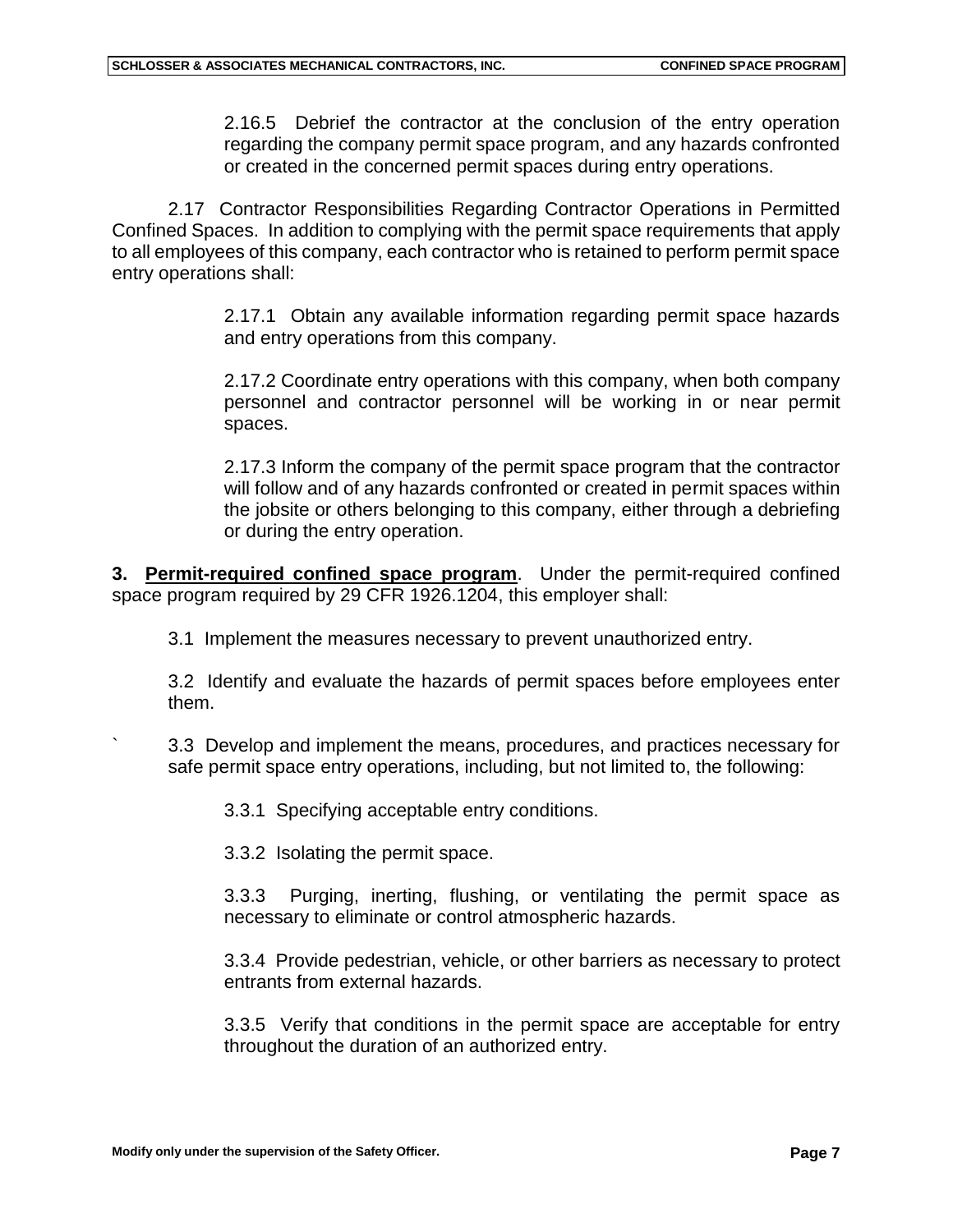3.3.6 Develop and utilize checklists based on this standard practice instruction and 29 CFR 1926 Subpart AA.

3.4 Provide the following equipment at no cost to employees, maintain that equipment properly, and ensure that employees are trained in the proper use of the equipment:

3.4.1 Testing and monitoring equipment needed to determine if hazardous conditions exist or to verify that they do not exist.

3.4.2 Ventilating equipment needed to obtain acceptable air quality entry conditions.

3.4.3 Communications equipment necessary for communication between personnel involved in the entry operation.

3.4.4 Personal protective equipment insofar as feasible engineering and work practice controls do not adequately protect employees.

3.4.5 Lighting equipment needed to enable employees to see well enough to work safely and to exit the space quickly in an emergency.

3.4.6 Barriers and shields as required to protect workers from pedestrian, and vehicular traffic.

3.4.7 Ladders, needed for safe ingress and egress by authorized entrants.

3.4.8 Rescue, Retrieval, and Emergency equipment needed to extract or treat injured personnel, except to the extent that the equipment and or service is provided by rescue services that are immediately available.

3.4.9 Any other equipment necessary for safe entry into and rescue from permitted spaces at our facility.

3.4.10 Principal equipment needed to conduct confined space operations. The below listed intrinsically safe equipment as a minimum will be maintained where required for confined space operations.

- (1) Multi-gas monitors
- (2) Ventilation Equipment
- (3) Rescue tripod/davit arm and winch system
- (4) Body harness
- (5) Extraction cable and lanyards
- (6) Air Compressors (as required)
- (7) Supplied Air respirators (as required)
- (8) Air purifying respirators (as required)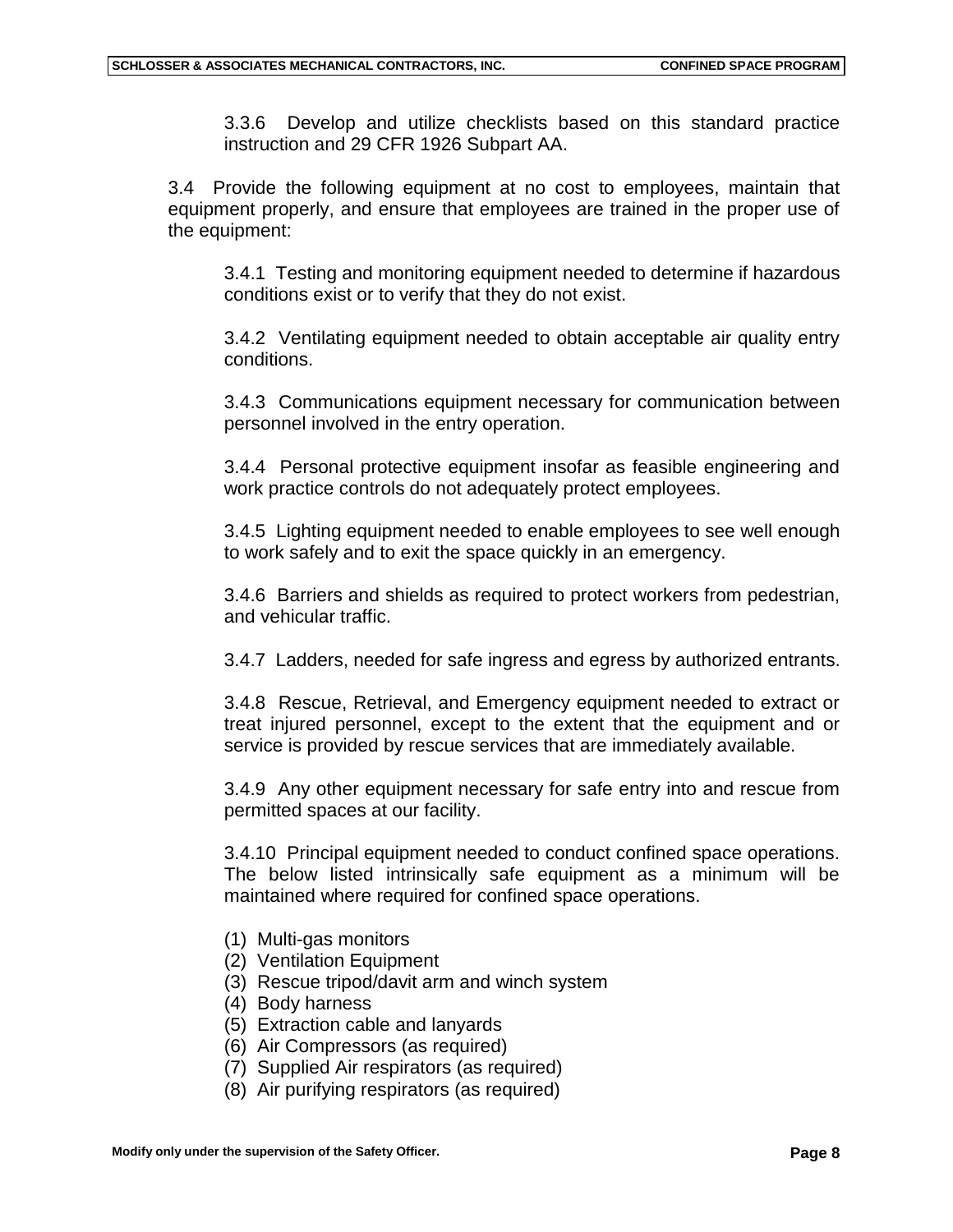- (9) SCBA equipment (as required)
- (10) Emergency escape breathing app. (as required)
- (11) Radio communication system (as required)
- (12) Signage (as required)
- (13) Lock-out/Tag-out Equipment (as required)
- (14) Intrinsically safe lighting equipment
- (15) Personal protective clothing
- (16) Hearing protection equipment
- (17) Head protection equipment
- (18) Eye Protection equipment
- (19) First Aid kits
- (20) Time keeping equipment
- (21) Hand tools
- (22) Escape ladders for depths of four feet or shoulder height

3.5 Evaluation of Permitted Space Conditions. This company will evaluate permit space conditions as follows when entry operations are conducted:

3.5.1 Test conditions in the permit space to determine if acceptable entry conditions exist before entry is authorized to begin, except that, if isolation of the space is infeasible because the space is large or is part of a continuous system (such as a sewer), pre-entry testing shall be performed to the extent feasible before entry is authorized and, if entry is authorized, entry conditions shall be continuously monitored in the areas where authorized entrants are working.

3.5.2 Test or monitor the permit space as necessary to determine if acceptable entry conditions are being maintained during the course of entry operations.

3.5.3 When testing for atmospheric hazards, use the following protocol; first for oxygen, then for combustible gases and vapors, and then for toxic gases and vapors.

Note: Atmospheric testing conducted in accordance with the "procedures for atmospheric testing" section of this instruction.

Note: Attendants may be assigned to monitor more than one permit space provided their duties can be effectively performed for each permit space that is monitored. Likewise, attendants may be stationed at any location outside the permit space to be monitored as long as their duties can be effectively performed for each permit space that is monitored.

> 3.5.4 If multiple spaces are monitored by a single attendant, the permit will be annotated to provide the means and procedures by which the attendant is to respond to an emergency affecting one or more of the permit spaces being monitored.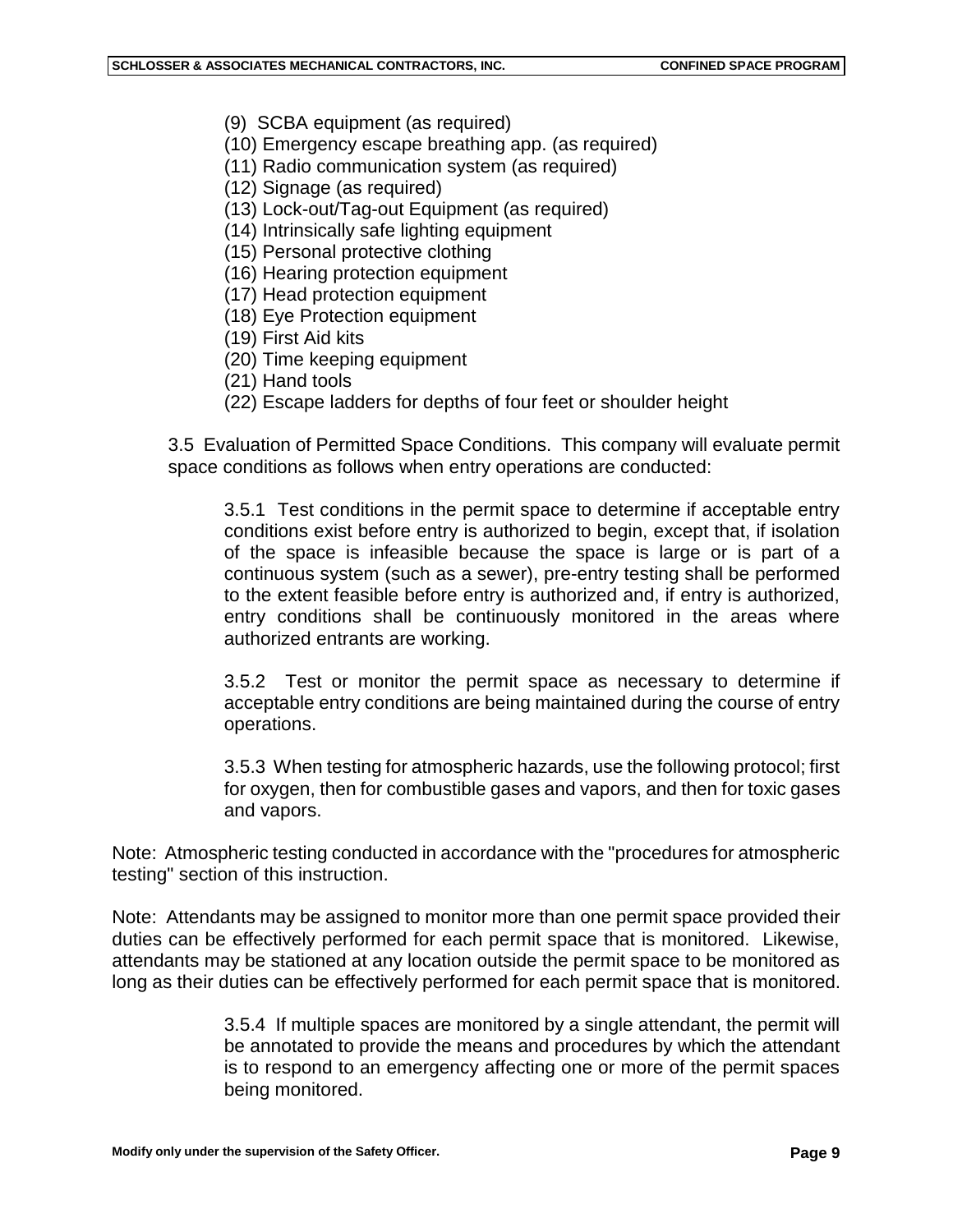3.5.5 When a confined space entry is to take place this company, as part of the preplanning process, will designate in advance the persons who are to have active roles in the entry operation. Additionally the duties of each such employee will be identified, and provided with the required training required by the training section of this instruction. The confined space entry team will include but is not limited to the following:

- (1) Authorized entrants
- (2) Attendants
- (3) Entry supervisors
- (4) Atmospheric monitoring personnel
- (5) Certifying personnel
- (6) Rescue/Emergency services personnel

3.5.6 This company will develop procedures prior to the commencement of confined space operations for the following:

- (1) Summoning rescue and emergency services
- (2) Rescuing entrants from permit spaces
- (3) Providing necessary emergency services for rescue
- (4) Preventing unauthorized personnel from attempting a rescue

3.5.7 Development and implementation for the preparation, issuance, use, and cancellation of entry permits will be as follows:

3.5.7.1 When employees of contractor personnel or non-company employees are working simultaneously as authorized entrants in a permit space, the certifying official of the permit (or predesignated representative) will ensure that all parties concerned are aware of the accepted entry procedures for the specific operation. This will ensure entry operations are properly coordinated.

3.5.7.2 The certifying official of the permit (or predesignated representative) will ensure that all parties concerned are aware of the accepted procedures necessary for concluding the entry after entry operations have been completed (such as closing off a permit space and canceling the permit).

3.5.7.3 This employer will immediately review and as necessary halt and revise entry operations when there is reason to believe that the measures taken under the permit space program may not protect employees. The focus will be directed at the correction of deficiencies found to exist before subsequent entries are authorized. Examples of circumstances requiring the review of the permitrequired confined space program are as a minimum: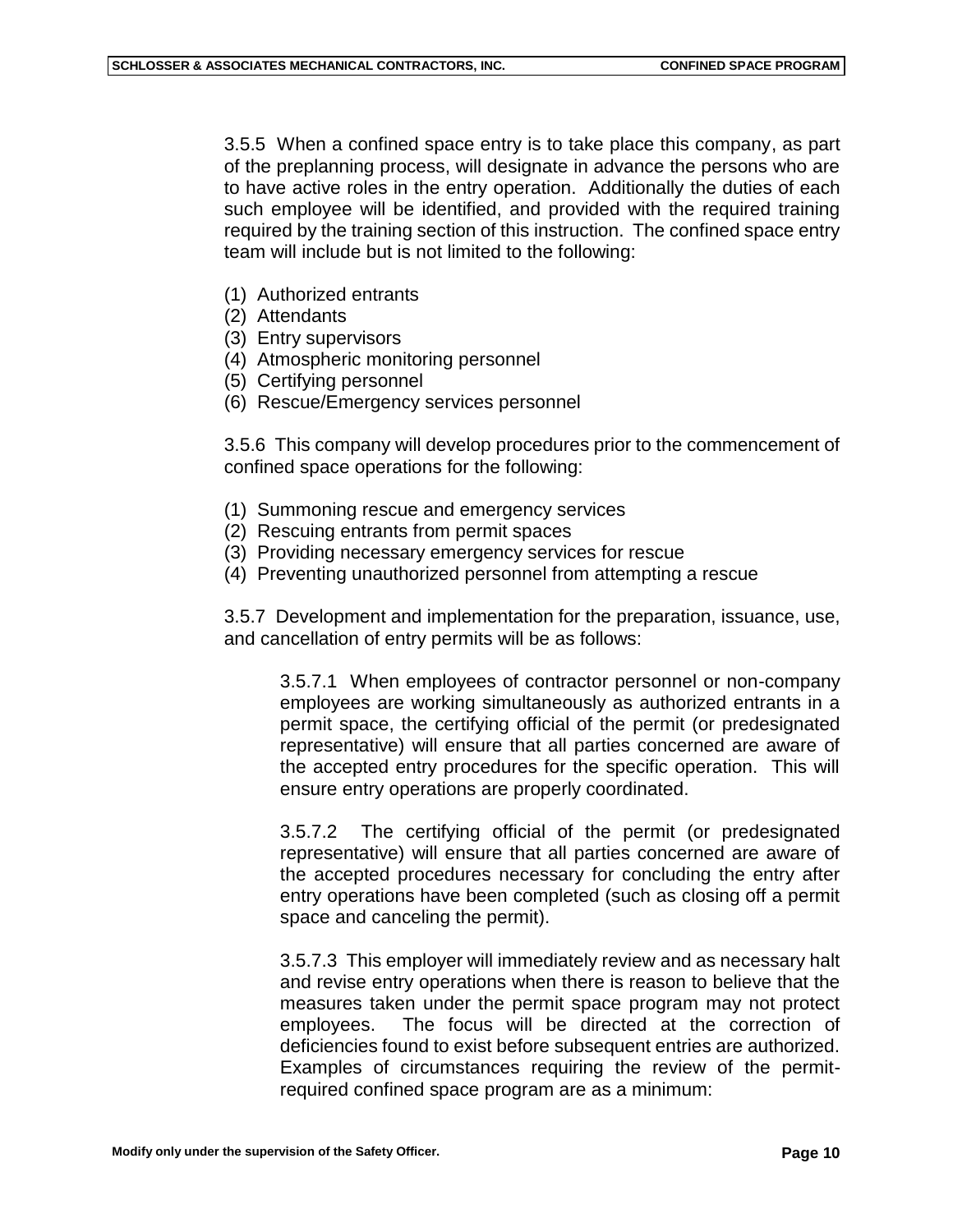- (1) Any unauthorized entry of a permit space.
- (2) The detection of a permit space hazard not covered by the permit.
- (3) The detection of a condition prohibited by the permit.
- (4) The occurrence of an injury or near-miss during entry.
- (5) A change in the use or configuration of a permit space.
- (6) Employee complaints about the effectiveness of the program.

3.5.7.4 Review of the permit-required confined space program, using the canceled permits retained will be accomplished within 1 year after each entry and the program revised as necessary, to ensure that employees participating in entry operations are protected from permit space hazards.

Note: Single annual reviews covering all entries performed during a 12-month period will be accomplished. If no entry is performed during a 12-month period, no review is necessary.

**4. Permit system**. To comply with the permit-system required by 29 CFR 1926.1205 & 1206, this employer shall:

4.1 Before entry is authorized, document the completion of the following measures:

- 4.1.1 Specifying acceptable entry conditions.
- 4.1.2 Isolating the permit space.

4.1.3 Purging, inerting, flushing, or ventilating the permit space as necessary to eliminate or control atmospheric hazards.

4.1.4 Provide pedestrian, vehicle, or other barriers as necessary to protect entrants from external hazards.

4.1.5 Verify that conditions in the permit space are acceptable for entry throughout the duration of an authorized entry.

4.1.6 Develop and utilize checklists based on this standard practice instruction and 29 CFR 1926 Subpart AA.

4.2 Before entry begins, the entry supervisor identified on the permit shall sign the entry permit to authorize entry.

4.3 The completed permit shall be made available at the time of entry to all authorized entrants, by posting it at the entry portal or by any other equally effective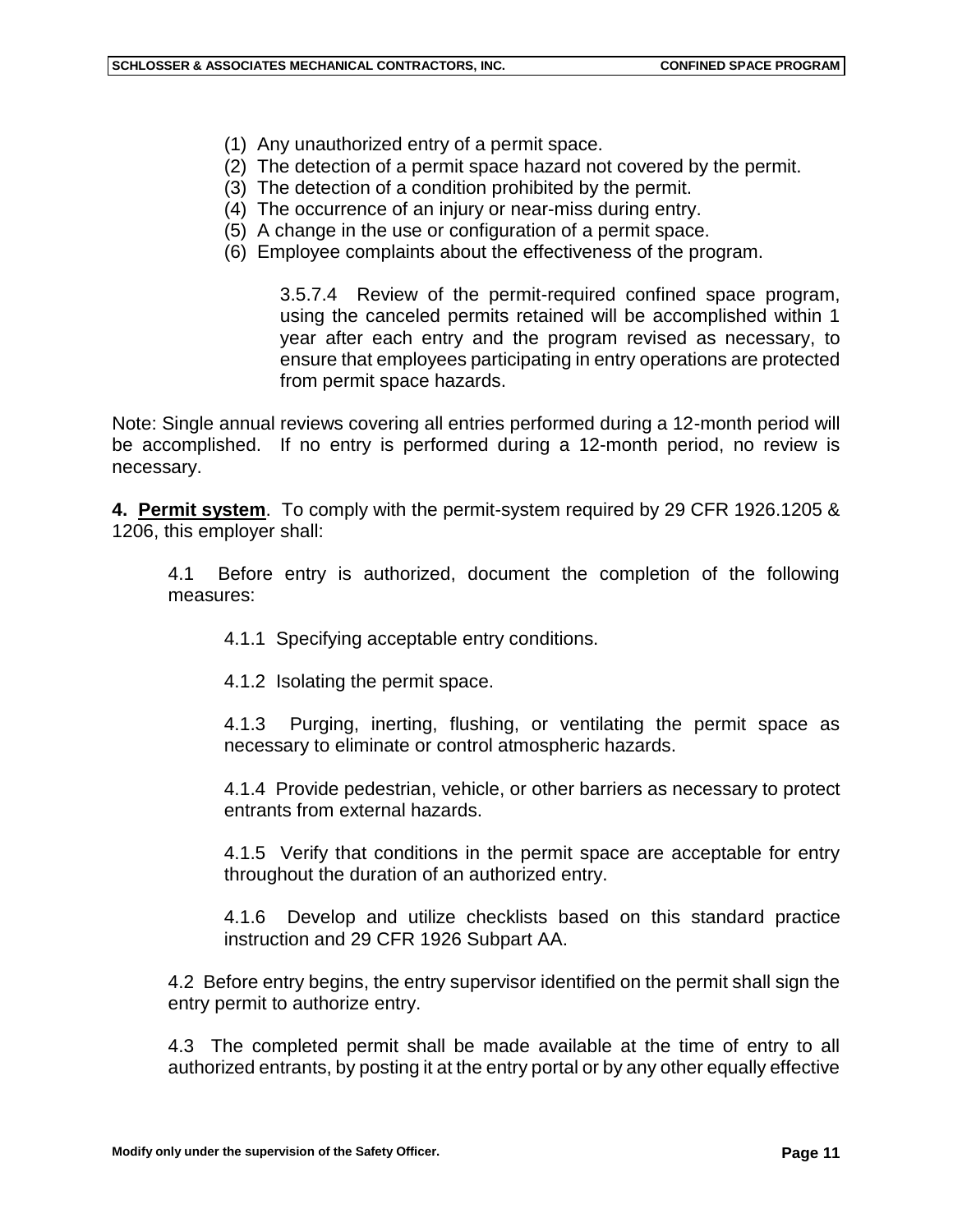means, so that the entrants can confirm that pre-entry preparations have been completed.

4.4 The duration of the permit may not exceed the time required to complete the assigned task or job identified on the permit.

4.5 The entry supervisor shall terminate entry and cancel or suspend the entry permit when:

4.5.1 The entry operations covered by the entry permit have been completed.

4.5.2 A condition that is not allowed under the entry permit arises in or near the permit space.

4.6 This employer shall retain each canceled entry permit for at least 1 year to facilitate the review of the permit-required confined space program. Any problems encountered during an entry operation shall be noted on the pertinent permit so that appropriate revisions to the permit space program can be made.

**5. Entry permit**. This company shall develop or use a standardized entry permit form (see section 11 this document) that documents compliance with this section and authorizes entry to a permit space. As a minimum the permit in use shall identify the following:

- 5.1 The permit space to be entered.
- 5.2 The purpose of the entry.

5.3 The date and the authorized duration of the entry permit.

5.4 The authorized entrants within the permit space, by name or by such other means (for example, through the use of rosters or tracking systems) as will enable the attendant to determine quickly and accurately, for the duration of the permit, which authorized entrants are inside the permit space. If a tracking system is used for certain entries this requirement may be met by inserting a reference on the entry permit as to the means used, such as a roster or tracking system, to keep track of the authorized entrants within the permit space.

5.5 The personnel, by name, currently serving as attendants.

5.6 The individual, by name, currently serving as entry supervisor, with a space for the signature or initials of the entry supervisor who originally authorized entry.

5.7 The hazards of the permit space to be entered.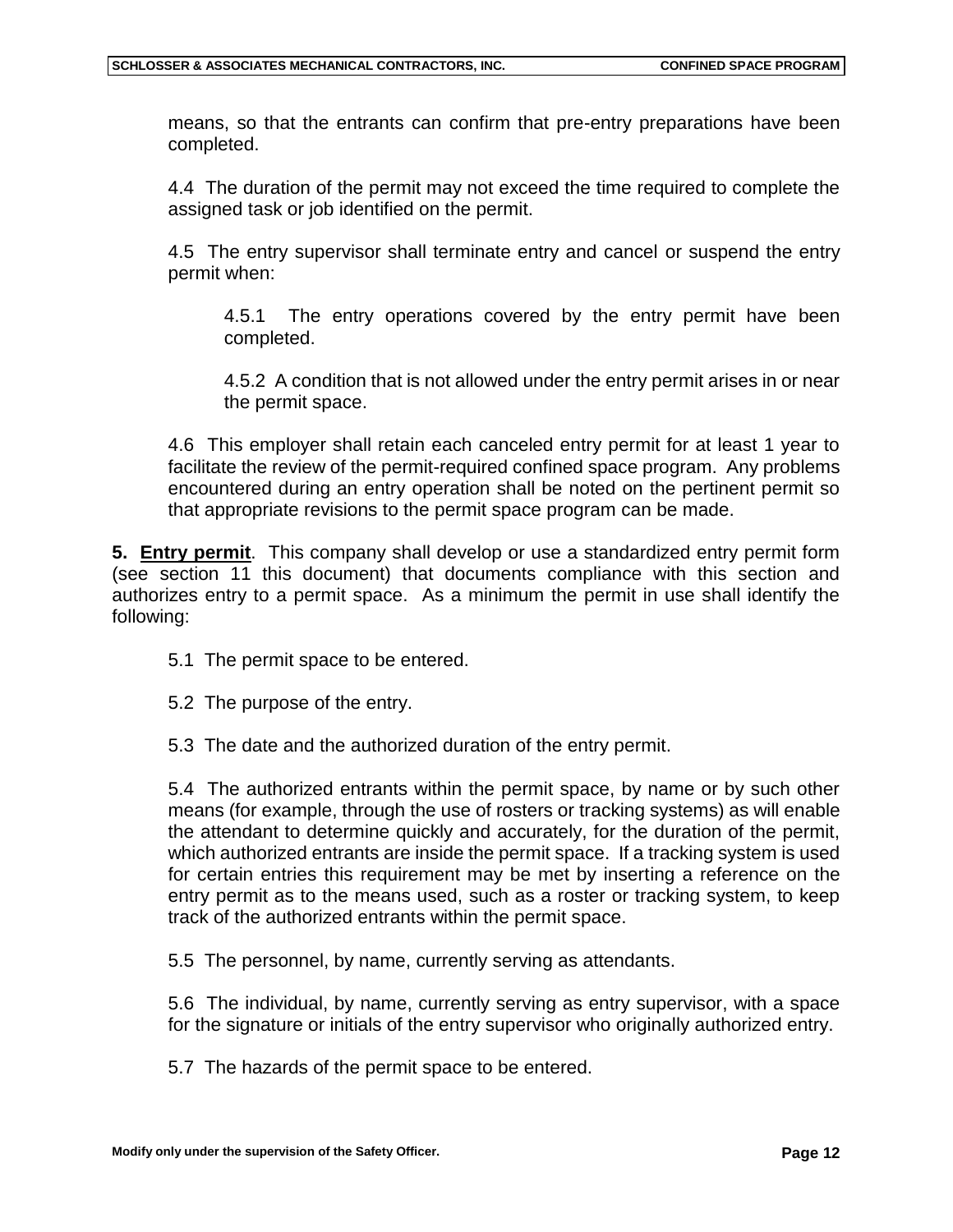5.8 The measures used to isolate the permit space and to eliminate or control permit space hazards before entry. Such as; the lockout or tagging of equipment and procedures for purging, inerting, ventilating, and flushing permit spaces.

5.9 The acceptable entry conditions.

5.10 The results of initial and periodic atmospheric tests performed, accompanied by the names or initials of the testers and by an indication of when the tests were performed.

5.11 The rescue and emergency services that can be summoned and the means (such as the equipment to use and the numbers to call) for summoning those services.

5.12 The communication procedures used by authorized entrants and attendants to maintain contact during the entry.

5.13 Equipment, such as personal protective equipment, testing equipment, communications equipment, alarm systems, and rescue equipment, to be provided for compliance with the permit requirement.

5.14 Any other information whose inclusion is necessary, given the circumstances of the particular confined space, in order to ensure employee safety.

5.15 Any additional permits, such as for hot work, that have been issued to authorize work in the permit space.

5.16 This employer shall provide training so that all employees whose work is regulated by this section acquire the understanding, knowledge, and skills necessary for the safe performance of the duties assigned under this section.

**6. Training**. This company shall develop a standardized training format to meet the requirement for a safe confined space entry.

6.1 Training shall be provided to each affected employee:

6.1.1 Before the employee is first assigned duties that require a confined space entry.

6.1.2 Before there is a change in assigned duties.

6.1.3 Whenever there is a change in permit space operations that presents a hazard about which an employee has not previously been trained.

6.1.4 Whenever this employer has reason to believe that there are deviations from the permit space entry procedures required by this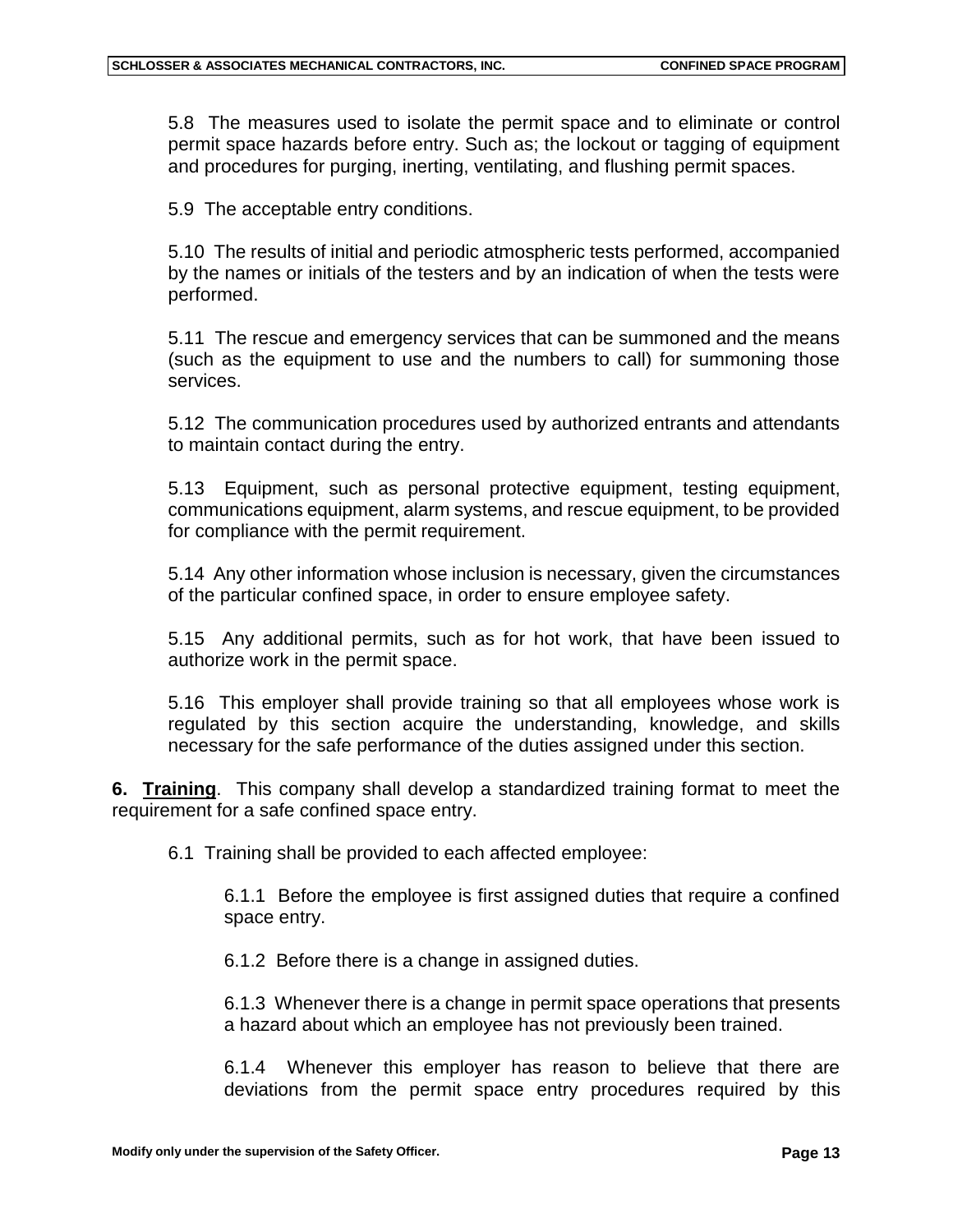instruction or inadequacies in the employee's knowledge or use of these procedures.

6.2 The training shall establish employee proficiency in the duties required by this instruction and shall introduce new or revised procedures, as necessary, for compliance with this instruction or when future revisions occur.

6.3 This employer shall certify that the training required by this section has been accomplished. The certification shall contain each employee's name, the signatures or initials of the trainers, and the dates of training. The certification shall be available for inspection by employees and their authorized representatives.

**7. Duties of authorized entrants.** This employer shall ensure that all authorized entrants:

7.1 Know the hazards that may be faced during entry, including information on the mode, signs or symptoms, and consequences of the exposure.

7.2 Properly use equipment as required.

7.3 Communicate with the attendant as necessary to enable the attendant to monitor entrant status and to enable the attendant to alert entrants of the need to evacuate the space as required by this section.

7.4 Alert the attendant whenever:

7.4.1 The entrant recognizes any warning sign or symptom of exposure to a dangerous situation.

7.4.2 The entrant detects a prohibited condition.

7.5 Exit from the permit space as quickly as possible whenever:

7.5.1 An order to evacuate is given by the attendant or the entry supervisor.

7.5.2 The entrant recognizes any warning sign or symptom of exposure to a dangerous situation.

7.5.3 The entrant detects a prohibited condition.

7.5.4 An evacuation alarm is activated.

**8. Duties of authorized attendants**. This employer shall ensure that each attendant:

8.1 Knows the hazards that may be faced during entry, including information on the mode, signs or symptoms, and consequences of the exposure.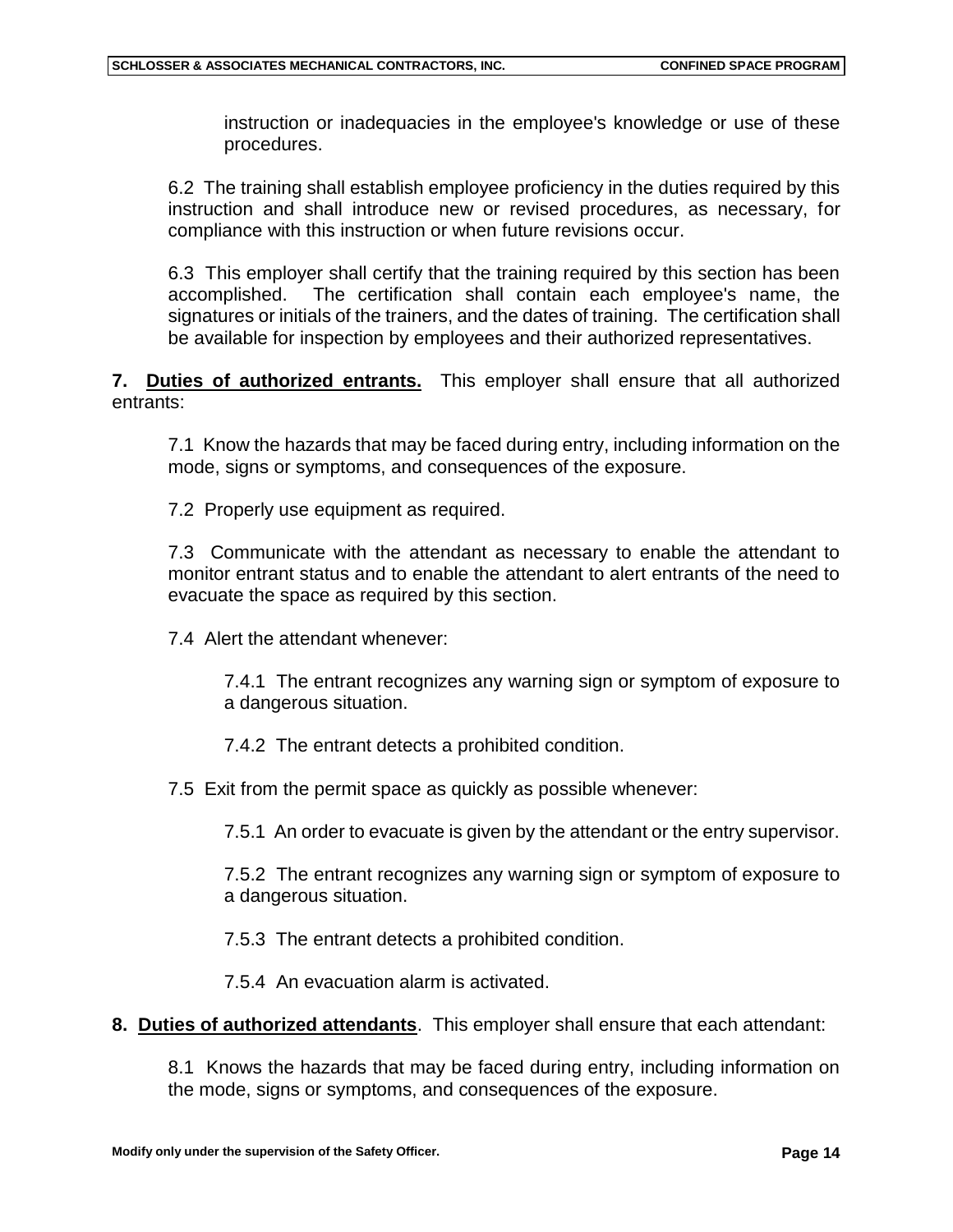8.2 Is aware of possible behavioral effects of hazard exposure in authorized entrants.

8.3 Continuously maintains an accurate count of authorized entrants in the permit space and ensures that the means used to identify authorized entrants under this section accurately identifies who is in the permit space.

8.4 Remains in a predesignated location outside the permit space during entry operations until relieved by another attendant.

Note: When this employer's permit entry program allows attendant entry for rescue, attendants may enter a permit space to attempt a rescue if they have been trained and equipped for rescue operations as required by the "rescue and emergency services" section of this instruction and if they have been relieved as required by this section.

8.5 Communicates with authorized entrants as necessary to monitor entrant status and to alert entrants of the need to evacuate the space.

8.6 Monitors activities inside and outside the space to determine if it is safe for entrants to remain in the space and orders the authorized entrants to evacuate the permit space immediately under any of the following conditions.

8.6.1 If the attendant detects a prohibited condition.

8.6.2 If the attendant detects the behavioral effects of hazard exposure in an entrant.

8.6.3 If the attendant detects a situation outside the space that could endanger the entrants.

8.6.4 If the attendant cannot effectively and safely perform all the duties required under this section.

8.7 Summon rescue and other emergency services as soon as the attendant determines that entrants may need assistance to escape from permit space hazards.

8.8 Takes the following actions when unauthorized persons approach or enter a permit space while entry is underway:

8.8.1 Warn the unauthorized persons that they must stay away from the permit space.

8.8.2 Advise the unauthorized persons that they must exit immediately if they have entered the permit space.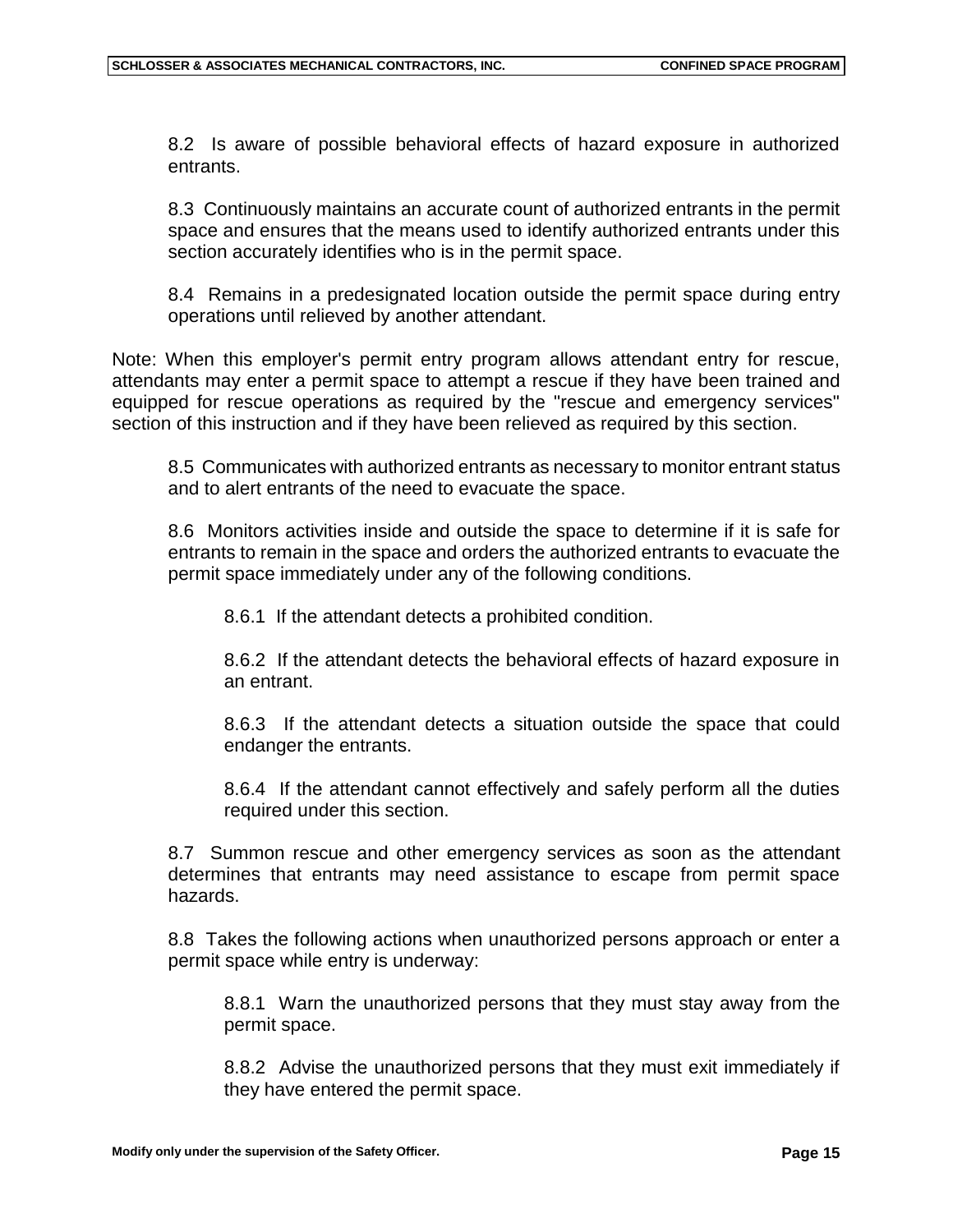8.8.3 Inform the authorized entrants and the entry supervisor if unauthorized persons have entered the permit space.

8.9 Performs non-entry rescues as specified by this employer's rescue procedure.

8.10 Performs no duties that might interfere with the attendant's primary duty to monitor and protect the entrants.

### **9. Duties of entry supervisors**. This employer shall ensure that each entry supervisor:

9.1 Knows the hazards that may be faced during entry, including information on the mode, signs or symptoms, and consequences of the exposure.

9.2 Verifies, by checking that the appropriate entries have been made on the permit, that all tests specified by the permit have been conducted and that all procedures and equipment specified by the permit are in place before endorsing the permit and allowing entry to begin.

9.3 Terminates the entry and cancels the permit as required in accordance with the "permit section" this instruction.

9.4 Verifies that rescue services are available and that the means for summoning them are operable.

9.5 Ensures removal of unauthorized individuals who enter or who attempt to enter the permit space during entry operations.

9.6 Determines, whenever responsibility for a permit space entry operation is transferred and at intervals dictated by the hazards and operations performed within the space, that entry operations remain consistent with terms of the entry permit and that acceptable entry conditions are maintained.

**10. Rescue and emergency services**. The following requirements apply to company personnel who enter permit spaces to perform rescue services.

10.1 This employer shall ensure that each member of the rescue service is provided with, and is trained to use properly, the personal protective equipment and rescue equipment necessary for making rescues from permit spaces.

10.2 Each member of the rescue service shall be trained to perform the assigned rescue duties. Each member of the rescue service shall also receive the training required of authorized entrants under the "duties of authorized entrants" section of this instruction.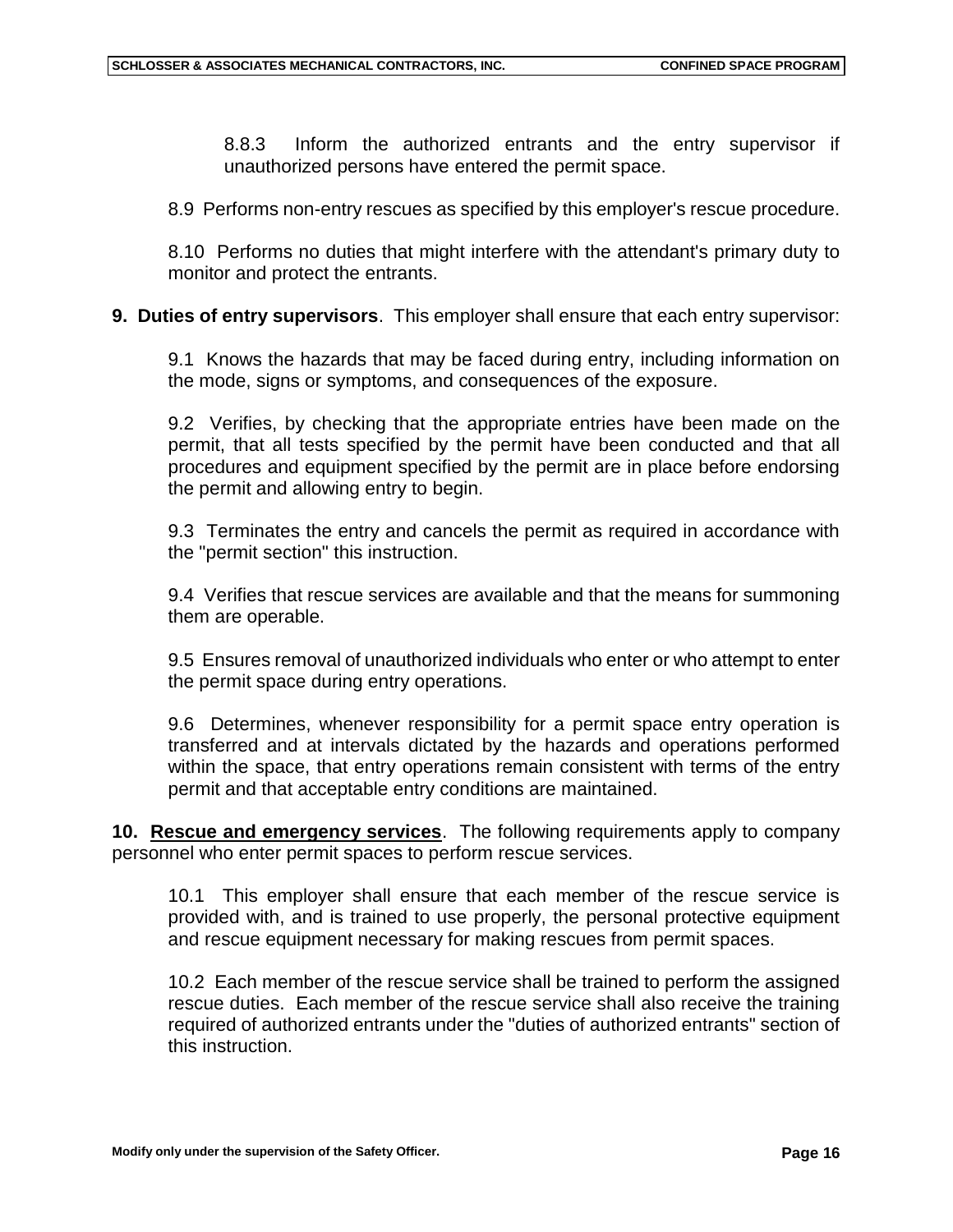10.3 Each member of the rescue service shall practice making permit space rescues at least once every 12 months, by means of simulated rescue operations in which they remove dummies, mannequins, or actual persons from the actual permit spaces or from representative permit spaces. Representative permit spaces shall, with respect to opening size, configuration, and accessibility, simulate the types of permit spaces from which this company anticipates rescue is to be performed.

10.4 Each member of the rescue service shall be trained in basic first-aid and in cardiopulmonary resuscitation (CPR). At least one member of the rescue service holding current certification in first aid and in CPR shall be available.

10.5 Non-company rescue personnel. When non-company rescue personnel are designated to perform permit space rescue, this employer shall:

10.5.1 Inform the rescue service of the hazards they may confront when called on to perform rescue.

10.5.2 Provide the rescue service with access to all permit spaces from which rescue may be necessary so that the rescue service can develop appropriate rescue plans and practice rescue operations.

10.6 To facilitate non-entry rescue, retrieval systems or methods shall be used whenever an entrant enters a permit space, unless the retrieval equipment would increase the overall risk of entry or would not contribute to the rescue of the entrant. Retrieval systems used by this company shall meet the following requirements.

10.6.1 Each authorized entrant shall use a chest or full body harness, with a retrieval line attached at the center of the entrant's back near shoulder level, or above the entrant's head. Wristlets may be used in lieu of the chest or full body harness if it is demonstrated that the use of a chest or full body harness is infeasible or creates a greater hazard and that the use of wristlets is the safest and most effective alternative.

10.6.2 The other end of the retrieval line shall be attached to a mechanical device or fixed point outside the permit space in such a manner that rescue can begin as soon as the rescuer becomes aware that rescue is necessary. A mechanical device shall be available to retrieve personnel from vertical type permit spaces more than 5 feet deep.

10.7 If an injured entrant is exposed to a substance for which a Safety Data Sheet (SDS) or other similar written information is required to be kept at the worksite, that SDS or written information shall be made available to the medical facility treating the exposed entrant.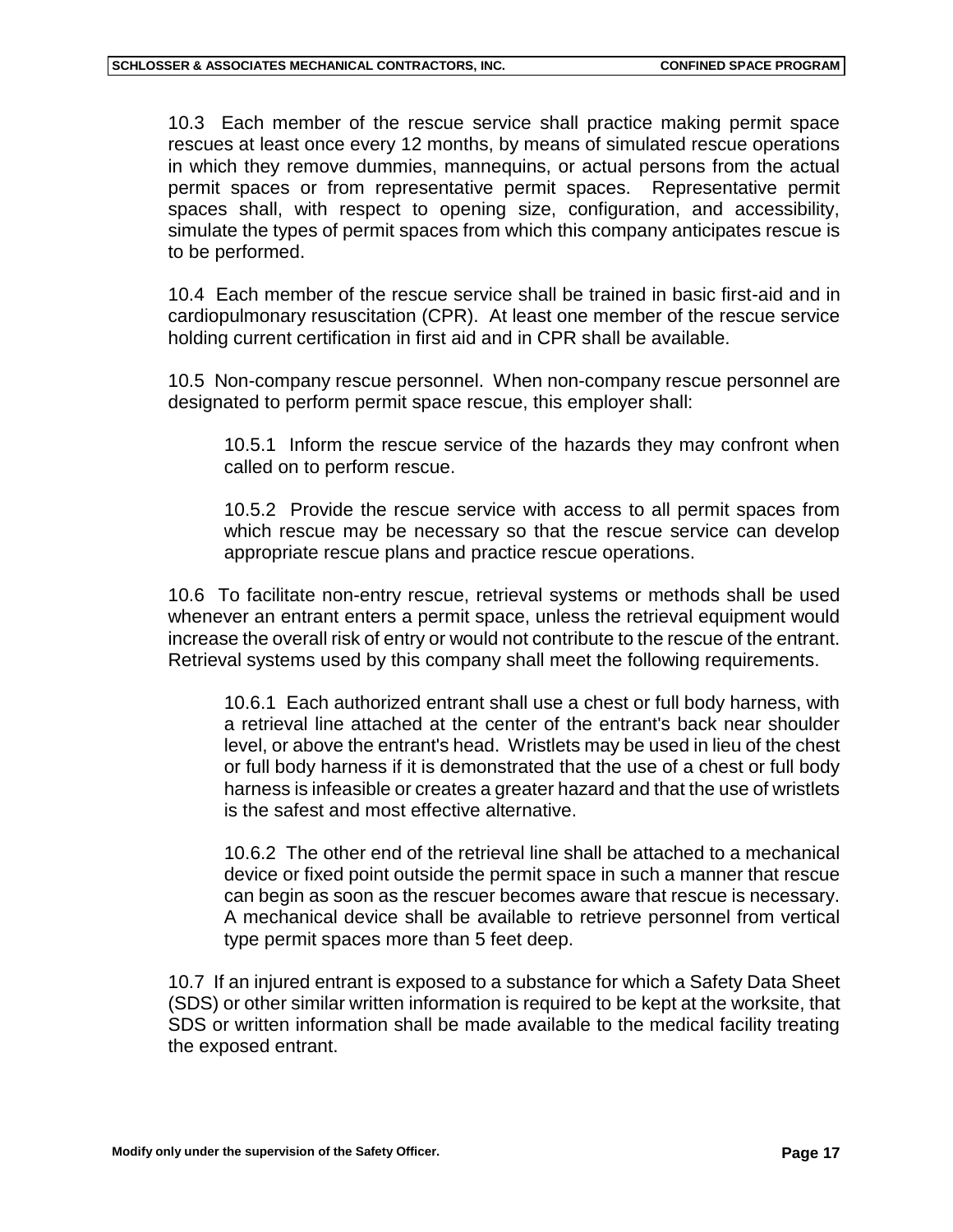**11. Procedures for Atmospheric Testing**. This employer will provide entrants, or their authorized representatives, an opportunity to observe any testing of a space prior to entry or subsequent to entry. Atmospheric testing for confined space entry is required for two distinct purposes: Evaluation of the hazards of the permit space and verification that acceptable entry conditions for entry into that space exist.

11.1 Evaluation testing. This company will ensure that the atmosphere of a confined space is analyzed using equipment of sufficient sensitivity and specificity to identify and evaluate any hazardous atmospheres that may exist or arise. This is required to ensure that appropriate permit entry procedures specific to the operation can be developed and acceptable entry conditions stipulated for that specific space. Evaluation and interpretation of these data, and development of the entry procedure, will be done by, or reviewed by, a technically qualified professional (e.g., OSHA consultation service, or certified industrial hygienist, registered safety engineer, certified safety professional, certified marine engineer etc.) based on evaluation of all serious hazards. The internal atmosphere will be tested, with a calibrated direct-reading instrument, for the following conditions in the order given:

- (1) Oxygen content. (19.5% 23.5%) OSHA Mandated
- (2) Flammable gases and vapors. OSHA Mandated
- (3) Potential toxic air contaminants. OSHA Mandated
- (4) Airborne combustible dusts Site Specific

11.2 Verification testing. The atmosphere of a permit space which may contain a hazardous atmosphere will be tested for residues of all contaminants identified by evaluation testing using permit specified equipment to determine that residual concentrations at the time of testing and entry are within the range of acceptable entry conditions. Results of testing (i.e., actual concentration, etc.) will be recorded on the permit in the space provided adjacent to the stipulated acceptable entry condition. The atmosphere will be verified, with a calibrated direct-reading instrument, for the following conditions in the order given:

| $(1)$ Oxygen content. $(19.5\% - 23.5\%)$ | <b>OSHA Mandated</b> |
|-------------------------------------------|----------------------|
| (2) Flammable gases and vapors.           | <b>OSHA Mandated</b> |
| (3) Potential toxic air contaminants.     | <b>OSHA Mandated</b> |
| (4) Airborne combustible dusts            | <b>Site Specific</b> |
|                                           |                      |

 11.3 Duration of testing. Measurement of values for each atmospheric parameter will be made for at least the minimum response time of the test instrument specified by the manufacturer.

11.4 Testing stratified atmospheres. When monitoring for entries involving a descent into atmospheres that may be stratified, the atmospheric envelope will be tested a distance of approximately 4 feet (1.22 m) in the direction of travel and to each side. If a sampling probe is used, the entrant's rate of progress will be slowed